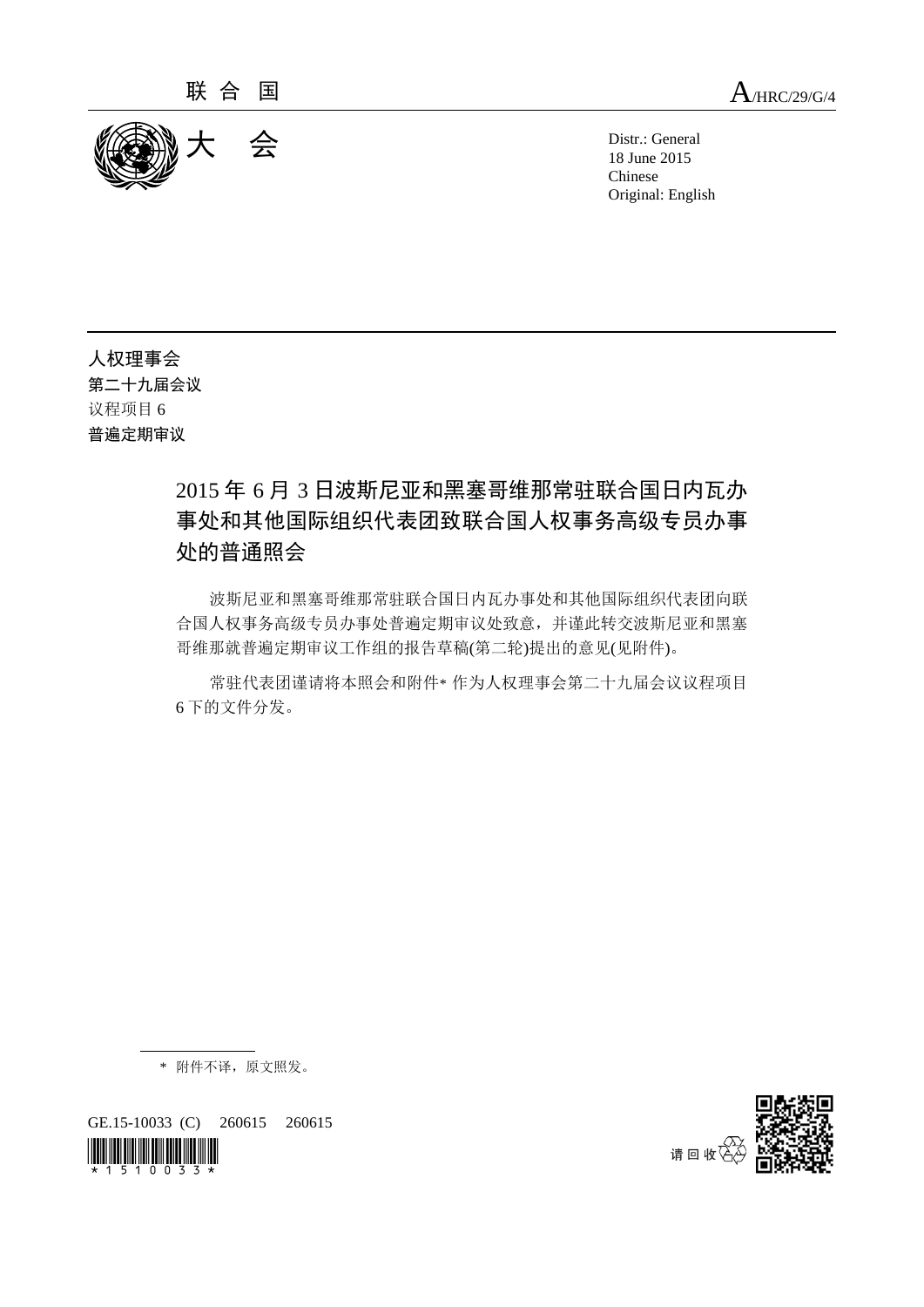## **Annex**

*[English only]*

## **Observations of Bosnia and Herzegovina on the draft report of the Working Group on the Universal Periodic Review – Second cycle (A/HRC/WG.6/20/L.X)**

**Rights of the Child**

**Recommendations 107.1. and 107.2., 107.106., 107.107., 107.18., 107.25., 107.70. 107.75., 107.76., 107.77., 107.79., 107.101., 107.140., 107.141., 107.142., 107.144. and 107.145. are accepted.**

**Recommendations 107.19., 107.74., 107.78., 107.88., 107.135. and 107.147. are partially accepted.**

#### **Recommendation 107.19**

As a continuation of on-going activities to implement the UN Convention on the Rights of the Child, in July 2011, the Council of Ministers adopted the Action Plan for Children in Bosnia and Herzegovina for the period  $2011 - 2014$ , which defined the priority objectives and measures to take for the protection of children. The Republika Srpska Government believes that the development of programmes to protect children is within exclusive competence of the Entities, while the Government of the Federation of Bosnia and Herzegovina has accepted the recommendation. The recommendation is acceptable insofar as it relates to possible recruitment and use of children in armed conflicts and to fulfilment of international obligations and commitments under international conventions.

#### **Recommendation 107.74**

Bosnia and Herzegovina has continued follow-up activities to improve the human rights of children in BiH and implement the recommendation of the Committee on the Rights of the Child. The Republika Srpska Government has reported that the implementation of the Family Law, the Criminal Code and the Law on Misdemeanours ensured adequate protection of the child from all forms of violence and abuse in accordance with international standards, while the Government of the Federation of Bosnia and Herzegovina has accepted the recommendation. The recommendation is acceptable insofar as it relates to the process of harmonization of the laws applicable in BiH.

#### **Recommendation 107.78**

Owing to a continuous process of accession to new conventions and protocols as well as to recommendations of CRC, Bosnia and Herzegovina should further improve the existing laws that apply in BiH. The position of the Republika Srpska Government is that this Entity's most recent amendments to the Criminal Code have brought about compliance with international conventions and standards, while the Government of the Federation of Bosnia and Herzegovina has accepted the recommendation. The recommendation is acceptable insofar as it relates to the further process of bringing the legislation into line not only with UN international standards but also with EU acquis standards at the appropriate levels of government in accordance with the constitutional competences of Bosnia and Herzegovina and Entities.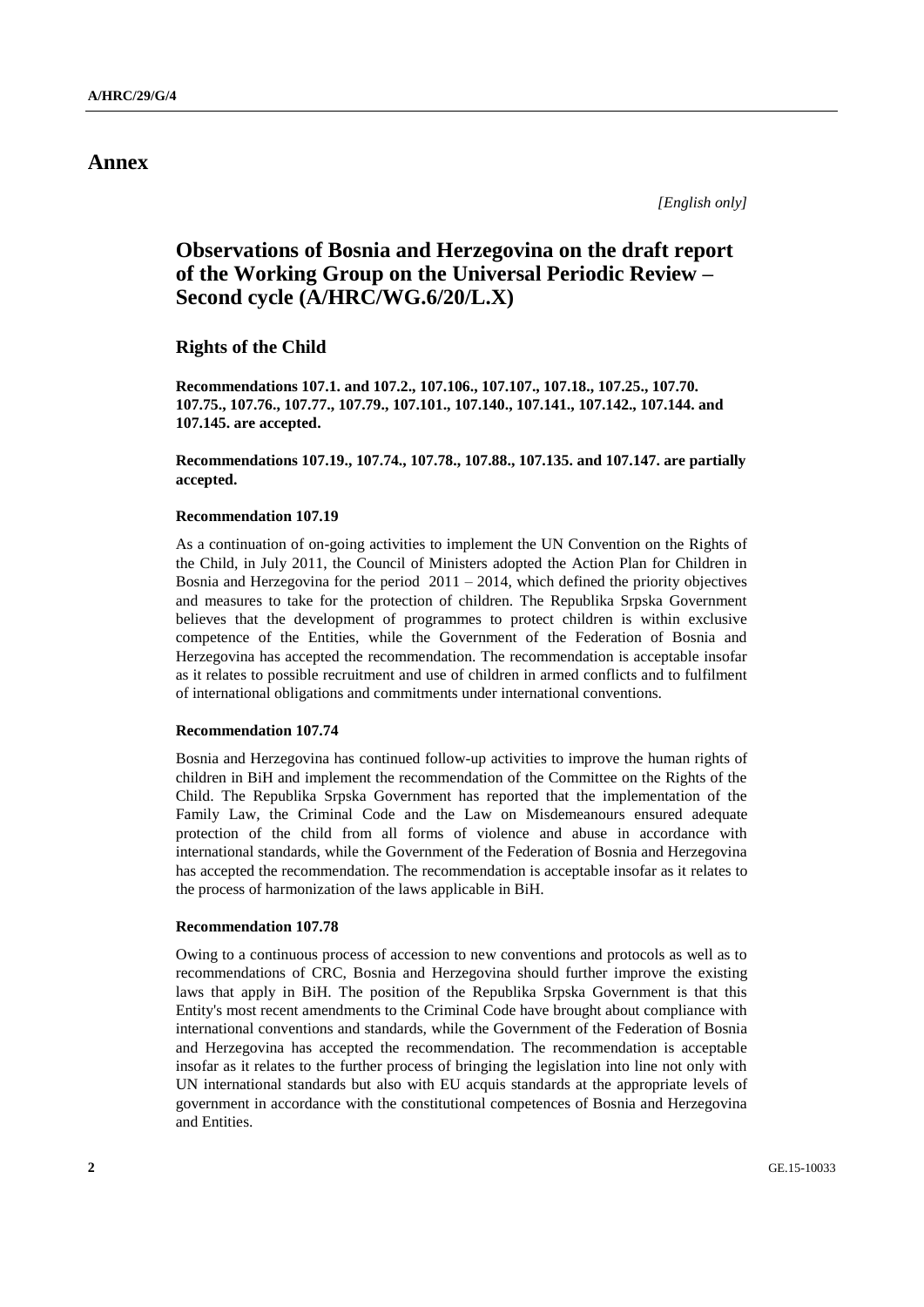#### **Recommendation 107.88**

In January 2015, the Council of Ministers adopted an analytical report on the implementation of the 2011 – 2014 Action Plan for Children, which was based on an assessment of the degree the measures had been implemented. The position of the Republika Srpska Government is that a comprehensive national law on the rights of the child cannot be enacted, because this is a matter within competence of Entities, while the Government of the Federation of Bosnia and Herzegovina has accepted the recommendation. The recommendation is acceptable insofar as it relates to ensuring the effective ways of reporting violence against children and to taking initiatives for the adoption of the Framework Law on the Rights of the Child at the state level.

#### **Recommendation 107.135**

In accordance with the Constitution of Bosnia and Herzegovina, the Republika Srpska, ten cantons in the Federation of BiH and Brcko District of BiH have complete and undivided competence over education. The position of the Republika Srpska Government is that the recommendation conflicts with the constitutional competencies over education, while the Government of the Federation of Bosnia and Herzegovina has accepted the recommendation. The recommendation is acceptable insofar as it relates to all levels of government ensuring that the content of school textbooks promotes and encourages tolerance among ethnic minority groups in BiH.

#### **Recommendation 107.147**

In accordance with the Constitution of Bosnia and Herzegovina, the Republika Srpska, ten cantons in the Federation of BiH and Brcko District of BiH have complete and undivided competence over education. The position of the Republika Srpska Government is that that the recommendation conflicts with the constitutional competencies over education, while the Government of the Federation of Bosnia and Herzegovina and appropriate cantonal ministries that transmitted their positions have accepted the recommendation. The recommendation is acceptable insofar as it relates to taking an initiative to design a single harmonized national school core curriculum, agreed upon by the representatives of the country's ethnic groups and national minorities of BiH.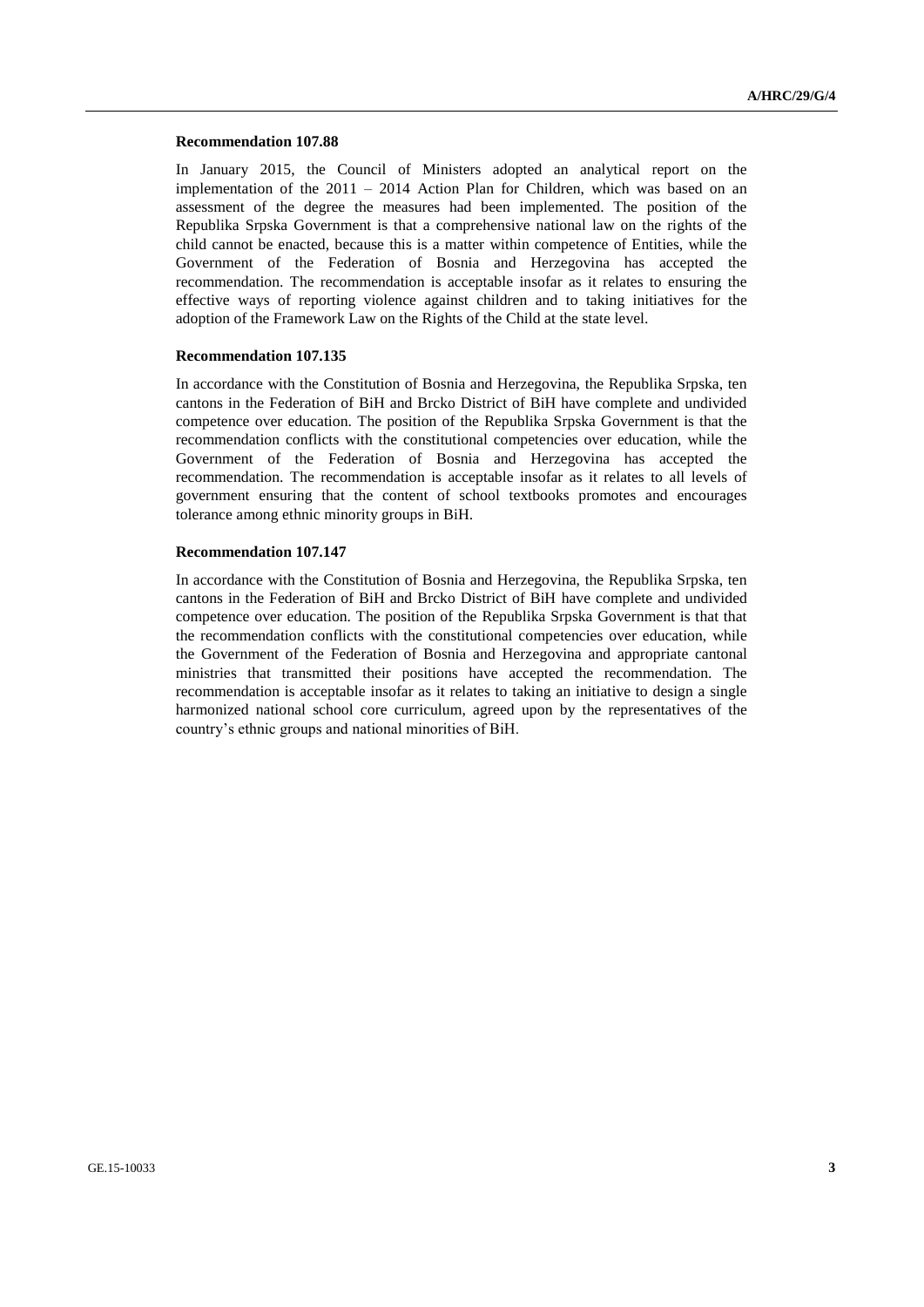## **Constitutional changes**

**Recommendations 107.3., 107.123., 107.124., 107.125., 107.126., 107.127., 107.128. and 107.129. are accepted.** 

## **Justice and anti-discrimination**

**Recommendations 107.4. and 107.57. are accepted.**

## **Effective judiciary in human rights protection**

**Recommendations 107.92., 107.93. and 107.101. are accepted.**

#### **Recommendations 107.94., 107.95., 107.96. are partially accepted**

#### **Recommendation 107.94**

Bosnia and Herzegovina applies four laws relating to the protection of witnesses that need continued coordination and improvement. The position regarding the quality of witness protection is different, with the Ministry of Security and the Government of the Federation being in favour of this recommendation and the Republika Srpska Government having the position that this Entity adequately implements the witness protection program.

#### **Recommendation 107.95.**

With regard to transfer of competences, the Enitity Governments in Bosnia and Herzegovina have different positions, the Republika Srpska Government having the position that it does not accept transfer of competences from the Entities to the level of Bosnia and Herzegovina.

This recommendation is inconsistent with the Constitution of BiH, Entity constitutions and recommendations from structural dialogue on judicial reform between the EU and BiH.

#### **Recommendation 107.96.**

The position of the Republika Srpska is that it does not accept this recommendation because the legal provisions governing preventive detention fully complies with international standards in this area and due process is ensured in all cases of detention without any exceptions.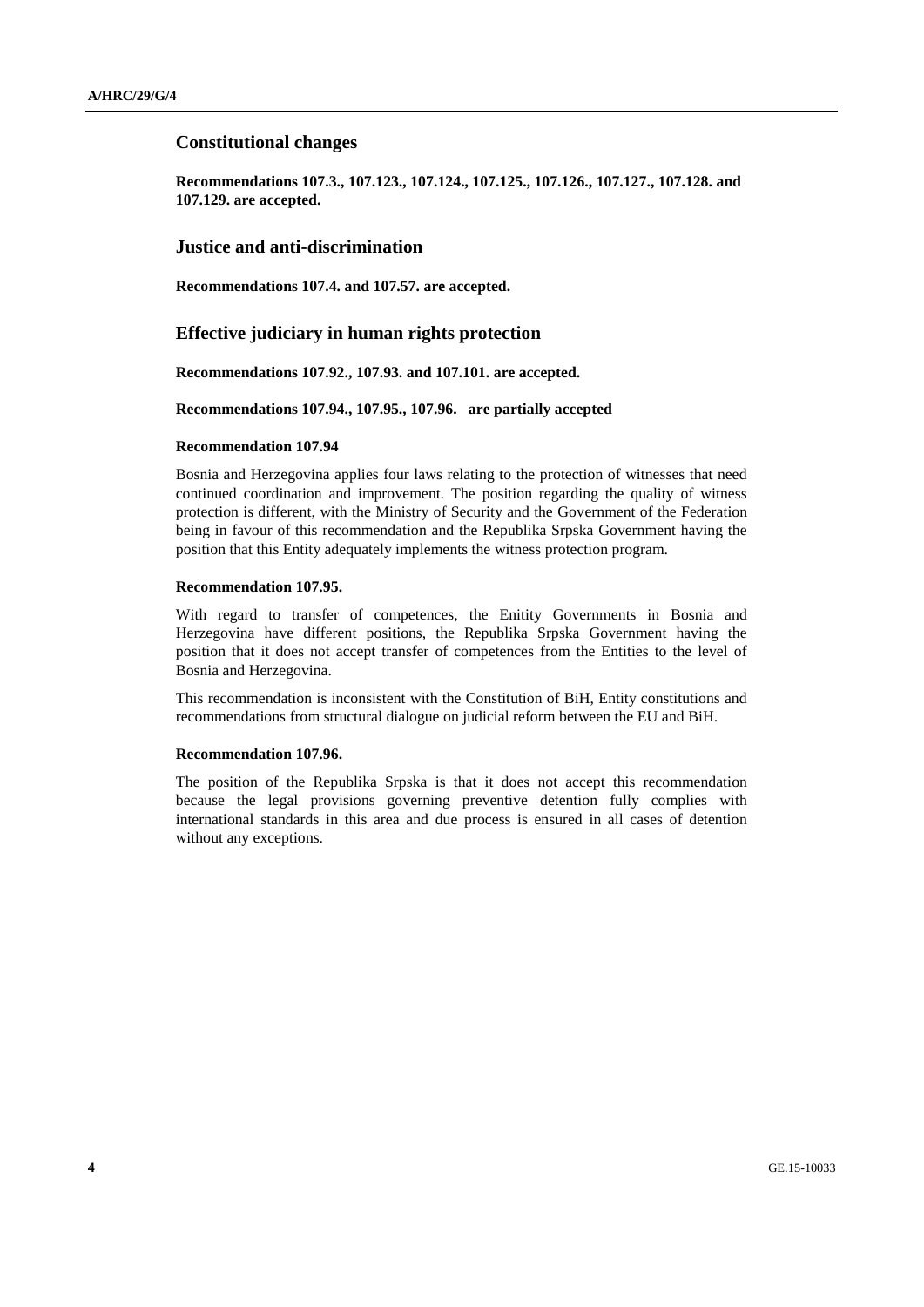## **Human rights promotion and protection**

**Recommendations 107.5., 107.104., 107.105., 107.16., 107.17., 107.21., 107.23. and 107.122. are accepted.**

## **Ombudsmen**

**Recommendations 107.6., 107.7., 107.8., 107.9., 107.10., 107.11. and 107.12. are accepted.**

#### **Recommendations 107.13., 107.14. and 107.15. are partially accepted**

The establishment of the National Preventive Mechanism (NPM) under the Optional Protocol to the UN Convention against Torture is an activity that the authorities of Bosnia and Herzegovina are trying to implement, but there are different positions in connection with the establishment of modalities of this mechanism. The Republika Srpska Government suggests that the prevention mechanisms should be established at all levels in accordance with multilayer division of competences, but the positions of other institutions concerned is that they support the establishment of a NPM; so, activities to fulfil obligations under the Optional Protocol to the UN Convention against Torture will continue in the future.

## **Vulnerable group rights**

**Recommendations 107.20., 107.22., 107.26., 107.37., 107.39. 107.50., 107.51., 107.52., 107.53., 107.58., 107.98. 107.136., 107.139. and 107.143. are accepted**

#### **Recommendations 107.59., 107.60., 107.61., 107.62., 107.63. and 107.64. are partially accepted**

Bosnia and Herzegovina is taking steps to pass and harmonize laws relating to processing of war crimes cases and sexual violence cases following international standards and programmes designed to ensure effective access to justice for all victims of wartime sexual violence and to thoroughly investigate acts of sexual violence committed during the conflict. In recent years, the judiciary and other relevant authorities have significantly improved and accelerated procedures related to the provision of justice, reparation and rehabilitation to the victims of wartime rape and sexual violence. The Republika Srpska Government has not accepted these recommendations expressing the opinion that most of these activities have already been implemented while the position of the Government of the Federation of BiH and the authorities at the level of Bosnia and Herzegovina is that, based on this recommendation, further activities should be intensified to improve their protection.

Bosnia and Herzegovina makes efforts to implement the National War Crimes Prosecution Strategy and to amend the Criminal Code regarding the definition of war crimes of sexual violence in accordance with international standards.

Training of judges and prosecutors in BiH is carried out by the Entity training centres with a view to making progress in resolving pending cases, as well as those involving war crimes and sexual violence.

With regard to the recommendation relating to different types of initiatives and analysis of the situation with recommendations given and the recommendations relating to the implementation of the Council of Europe Convention on Preventing and Combating Violence against Women and Domestic Violence, the Republika Srpska has taken a position that these recommendations should be partially accepted.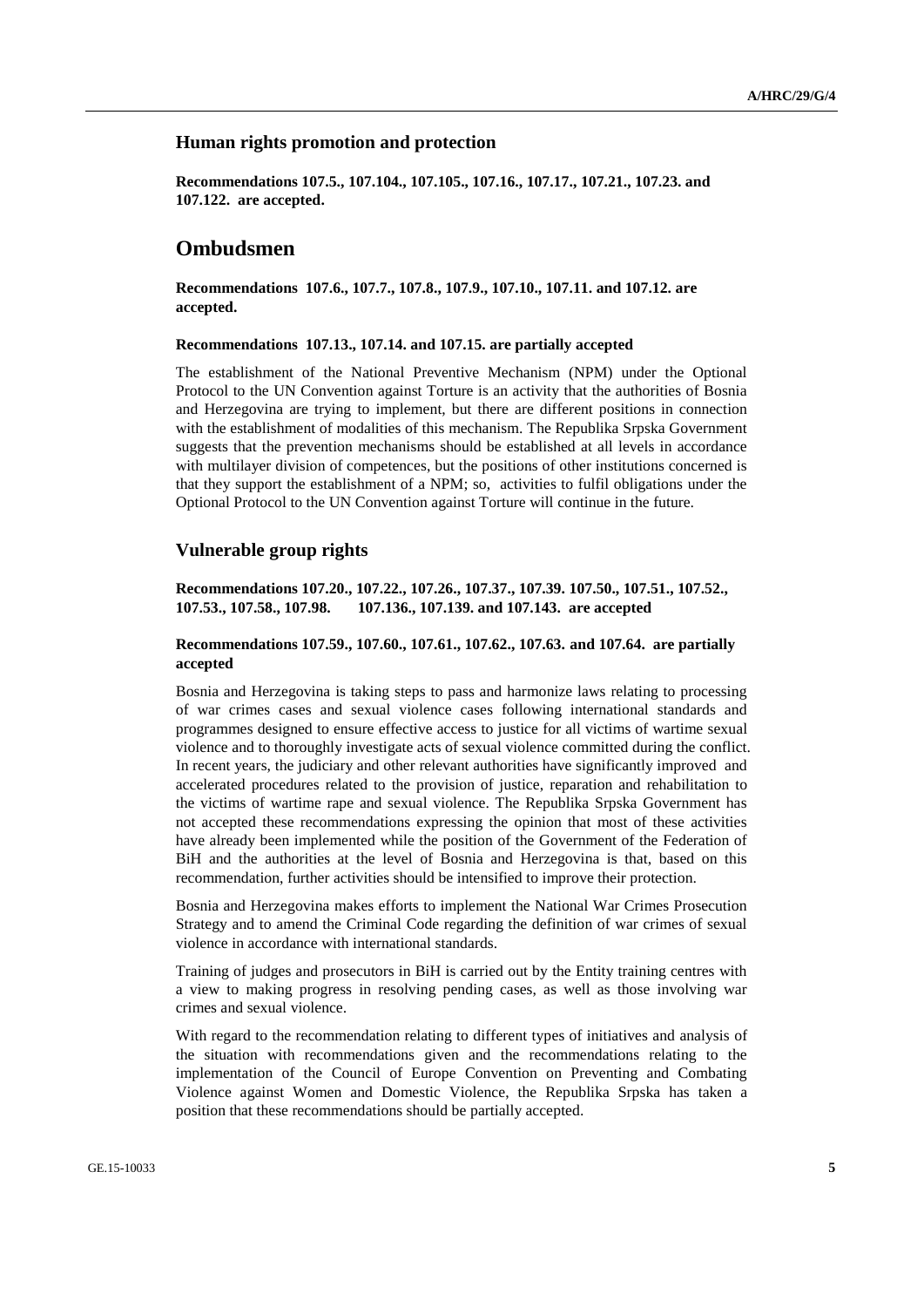#### **Recommendations 107.97., 107.99., 107.100. and 107.134. are partially accepted.**

#### **Recommendation 107.97**

Bosnia and Herzegovina has sought to get agreement on a legal solution to the rights of victims of torture in BiH, in which a proposal for solution to the reparation / compensation to victims of torture is to be regulated in a uniform way for all victims of torture in BiH. Given there are still different views on this issue by the Entity governments, in the coming period we expect reconciliation of the opinions of the Entity governments and relevant authorities of Bosnia and Herzegovina in terms of the legal solutions that will meet the needs of BiH and regulate the rights of victims of torture and the right to reparation / compensation.

#### **Recommendation 107.99**

Bosnia and Herzegovina will take actions to harmonize the BiH Criminal Code applied in war crimes cases, to define adequately the condition of victims of war and to provide necessary reparation. The Republika Srpska Government has already amended the Criminal Code to bring it in line with international conventions and standards in this matter and it is up to the Federation of BiH to make the same amendments.

#### **Recommendation 107.100**

Bosnia and Herzegovina authorities have been trying to harmonize the penal code applied in cases of war crimes. We remind you that the 18 July 2013 judgment of the European Court of Human Rights in Maktouf and Damjanovic against Bosnia and Herzegovina found that there had been a violation of Article 7, paragraph 1 of the European Convention for the Protection of Human Rights and Fundamental Freedoms in this particular case, i.e. that the 2003 Criminal Code was incorrectly applied instead of the 1976 SFRY Criminal Code in this particular case.

The Republika Srpska has partially accepted this recommendation with the position that we should apply the law in force at the time of the offense and a new law should be applied only if it is more favourable for the perpetrator. This correct position was confirmed by the judgments of the Court of Human Rights in Strasbourg. The Government of the Federation of BiH has not accepted this recommendation.

#### **Recommendation 107.134**

Bosnia and Herzegovina has a system in which all people in Bosnia Herzegovina including returnees, people with disabilities or Roma have access to public services, including health care and education without any discriminatory provisions in the valid legislation. The Government of the Federation of Bosnia and Herzegovina has not accepted this recommendation, while the Republika Srpska Government has accepted this recommendation. The recommendation is acceptable insofar as it relates to the improvement of this system of access to public services, including health care and education without any discriminatory provisions in the valid legislation.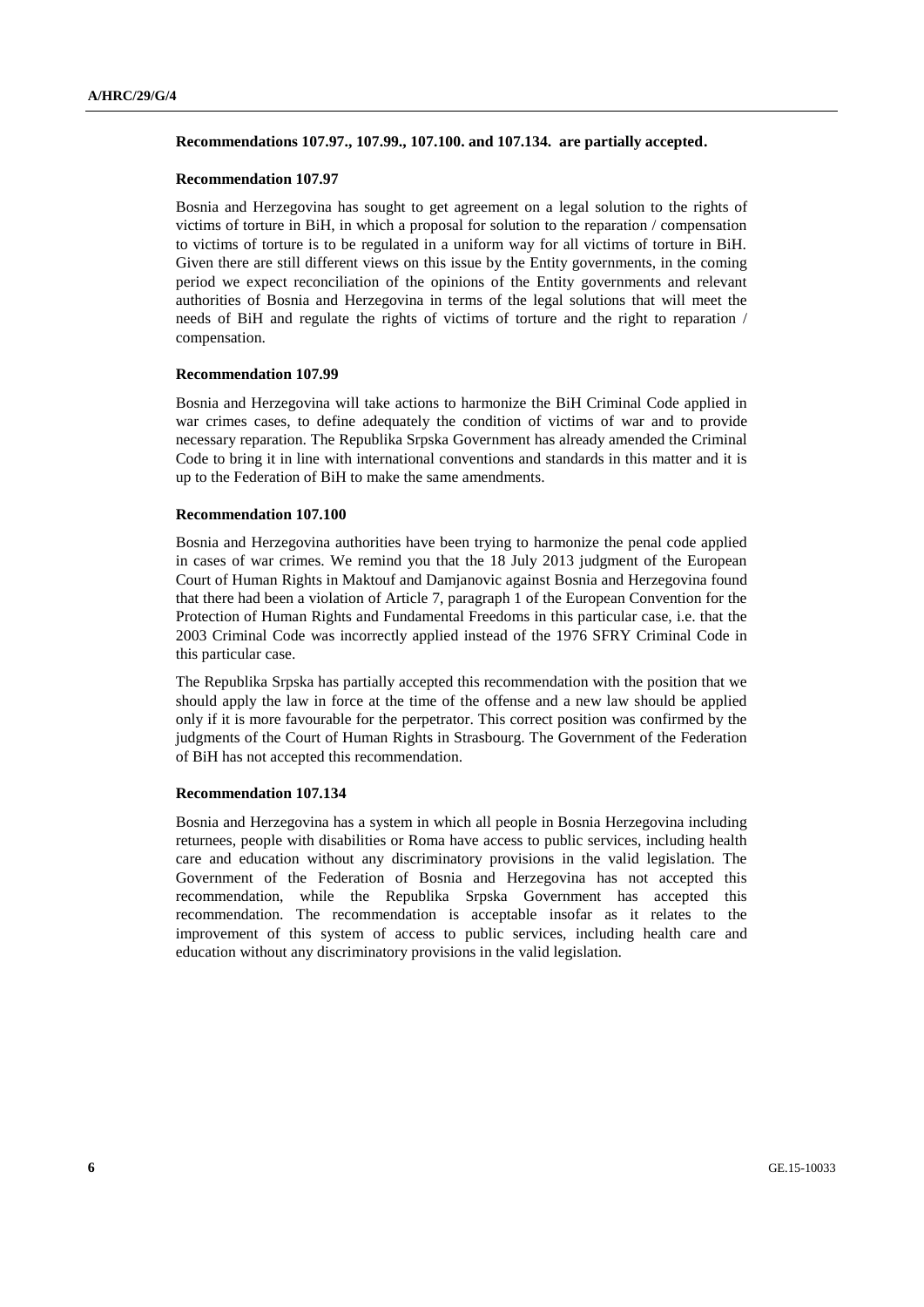## **Capacity building in the area of anti-discrimination**

## **Recommendations 107.24., 107.28., 107.29., 107.38., 107.39. and 107.142. are accepted.**

#### **Recommendation 107.27. and 107.30. are partially accepted.**

Bosnia and Herzegovina authorities have partially accepted recommendations 106.27. and 106.30. given by the Human Rights Council. The recommendations relate to the development of a national plan to combat discrimination and an anti-discrimination strategy and enforcement of the Law on the Prohibition of Discrimination. The Law on the Prohibition of Discrimination was passed in 2009 and guarantees that any person or group of persons who are considered to be discriminated against may seek protection of their rights in existing judicial and administrative proceedings. Bosnia and Herzegovina is a signatory to numerous international instruments that promote and protect human rights and freedoms and respects the principle of non-discrimination in various areas of social life. On the basis of data collected, BiH continuously reports to the international human rights bodies on the implementation of international agreements of multilateral character that it has signed, ratified or accepted by succession.

The Republika Srpska Government has taken the position that a national plan to combat discrimination and an anti-discrimination strategy should be developed at the Entity level due to constitutional competences in the fields that this matter covers. The recommendations have been accepted by the Federation of Bosnia and Herzegovina and Brčko District of Bosnia and Herzegovina.

## **Gender equality**

## **Recommendations 107.32., 107.34., 107.35., 107.36., 107.130., 107.131., 107.132. and 107.133. are accepted.**

#### **Recommendation 107.33. is partially accepted.**

The Law on Gender Equality is continuously developed through the activities of the Agency for Gender Equality and Entity gender centres and the second part of the recommendations relating to constitutional provisions prohibiting discrimination against women have already been incorporated in the provisions of the Constitutions of BiH and Entities prohibiting discrimination on the grounds of sex.

## **Minority rights**

**Recommendations 107.31., 107.40., 107.47., 107.108., 107.109., 107.119., 107.120., 107.121., 107.138., 107.146., 107.159., 107.160., 107.161., 107.162. and 107.163. are accepted.**

#### **Recommendation 107.46. is not accepted-**

Laws in Bosnia and Herzegovina do not contain discriminatory provisions.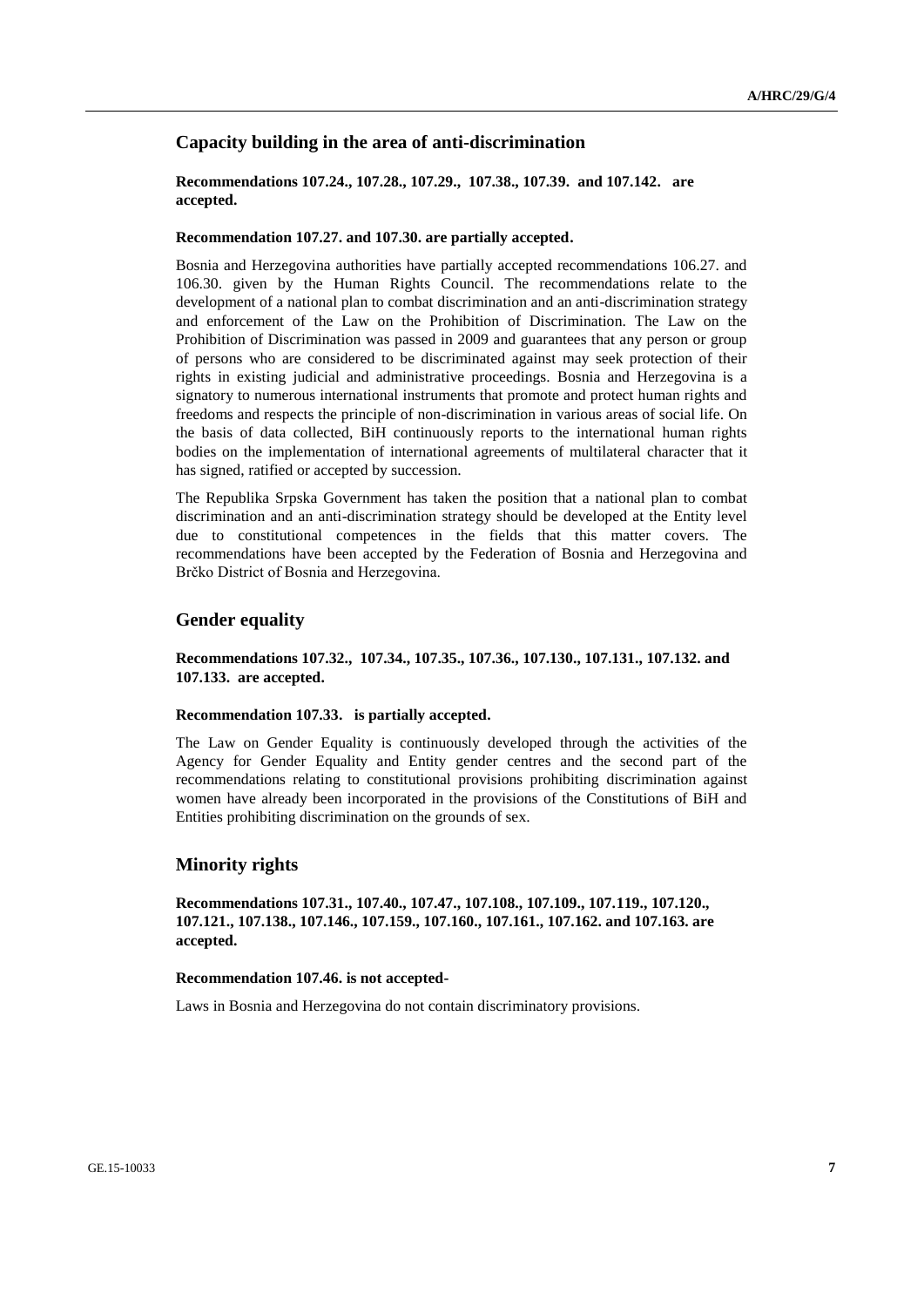## **Hate speech**

### **Recommendations 107.41., 107.42., 107.43. and 107.45. are accepted.**

### **Recommendation 107.44. is partially accepted.**

Bosnia and Herzegovina makes efforts to strengthen legislation to combat incitement to hate and discrimination on the grounds of ethnicity, culture, religion or nationality. The recommendation has been partially accepted as the Republika Srpska Government has taken the position that the most recent amendments to the Criminal Code of the Republika Srpska have already criminalized and punishes hate speech and criminal offenses motivated by hatred. The Government of the Federation of Bosnia and Herzegovina has accepted this recommendation.

## **Freedom of religion**

**Recommendations 107.48., 107.49. and 107.110. are accepted.**

**Recommendation 107.54. is accepted.**

## **Death penalty abolition**

**Recommendations 107.55. and 107.56. are accepted .**

## **Protection from domestic violence**

**Recommendations 107.67., 107.68. and 107.69. are accepted.**

#### **Recommendation 107.65., 107.66. 107.71. and 107.72. are partially accepted.**

Bosnia and Herzegovina has partially accepted this recommendation, given it has established a system of monitoring and implementing the legislation to combat domestic violence and other forms of violence against women, which needs to be strengthened and improved as planned in the future.

Bosnia and Herzegovina carries out activities to develop a framework strategy for the implementation of the Framework Convention for the Prevention and Protection Against Domestic Violence, while basic competences of institutions that will implement the strategy are competences at the level of Entities. The position of the Republika Srpska Government is that it is necessary to adopt guidelines for the implementation of the Convention and each institution should define concrete measures.

Bosnia and Herzegovina is making efforts to harmonize the law on sexual and domestic violence with a view to punishing every act of violence against women, while the Republika Srpska considers that the legal protection is afforded to victims of domestic violence and violence against women through the Criminal Code and the Law on Misdemeanour of RS, so the legal preconditions for zero tolerance for this kind of violence have been created. The present legal solutions are fully in line with international standards in this area.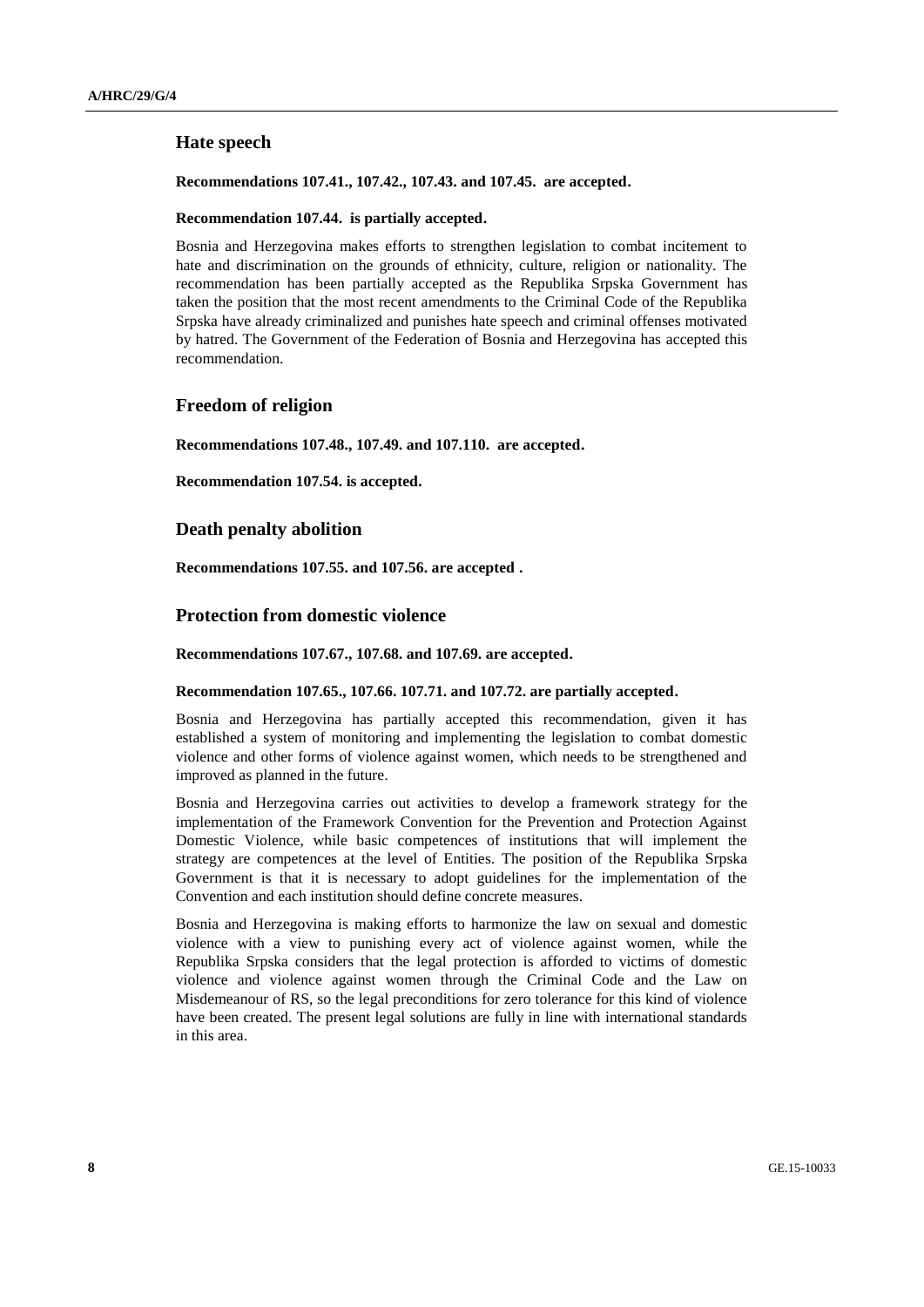## **Trafficking in human beings**

**Recommendations 107.73., 107.76., 107.81., 107.82., 107.83., 107.84., 107.86., 107.87., 107.89., 107.90. and 107.91. are accepted.**

#### **Recommendation 107.80. i 107.85. are partially accepted.**

Bosnia and Herzegovina has a system of updating trafficking victims based in the BiH Ministry of Security and a system of support for victims of human trafficking which is funded from the budget of the Ministry of Security for foreign trafficking victims and from the budget of the Ministry for Human Rights and Refugees for national victims of trafficking. The position of the Republika Srpska Government is that the existing data collection system should be adjusted in accordance with responsibilities of other authorities. The recommendation is acceptable insofar it applies to improvement of the system for providing assistance and support to victims of human trafficking.

## **Corruption**

**Recommendations 107.102. and 107.103. are accepted.**

### **Freedom of expression and the free media**

**Recommendations 107.111., 107.112,. 107.113., 107.114., 107.115., 107.116. and 107.117. are accepted.**

#### **Freedom of assembly**

**Recommendation 107.118. is accepted.**

## **Protection of persons with disabilities**

**Recommendations 107.148., 107.149., 107.153., 107.154., 107.157. and 107.158. are accepted.**

## **Recommendation 107.150., 107.151., 107.152., 107.155. and 107.156. are partially accepted.**

The Entities have exclusive competence over the protection of persons with disabilities. The Republika Srpska Government did not support development of a unified National Action Plan in the field of people with disabilities on the basis of the UN Convention on People with Disabilities as BiH had already designed "Disability Policy in Bosnia and Herzegovina" and adopted "Action Plan of the Council of Europe to promote the rights and full participation in society of people with disabilities: Improving the quality of life of people with disabilities in Europe, 206-2015". The Council of Ministers has formed a Council for Persons with Disabilities BiH, as an advisory and coordinating body that helps in monitoring the implementation of the UN Convention for Persons with Disabilities and the Entity governments and BD have already adopted the Strategy for the equalization of opportunities for persons with disabilities and formed bodies to monitor the strategy implementation.